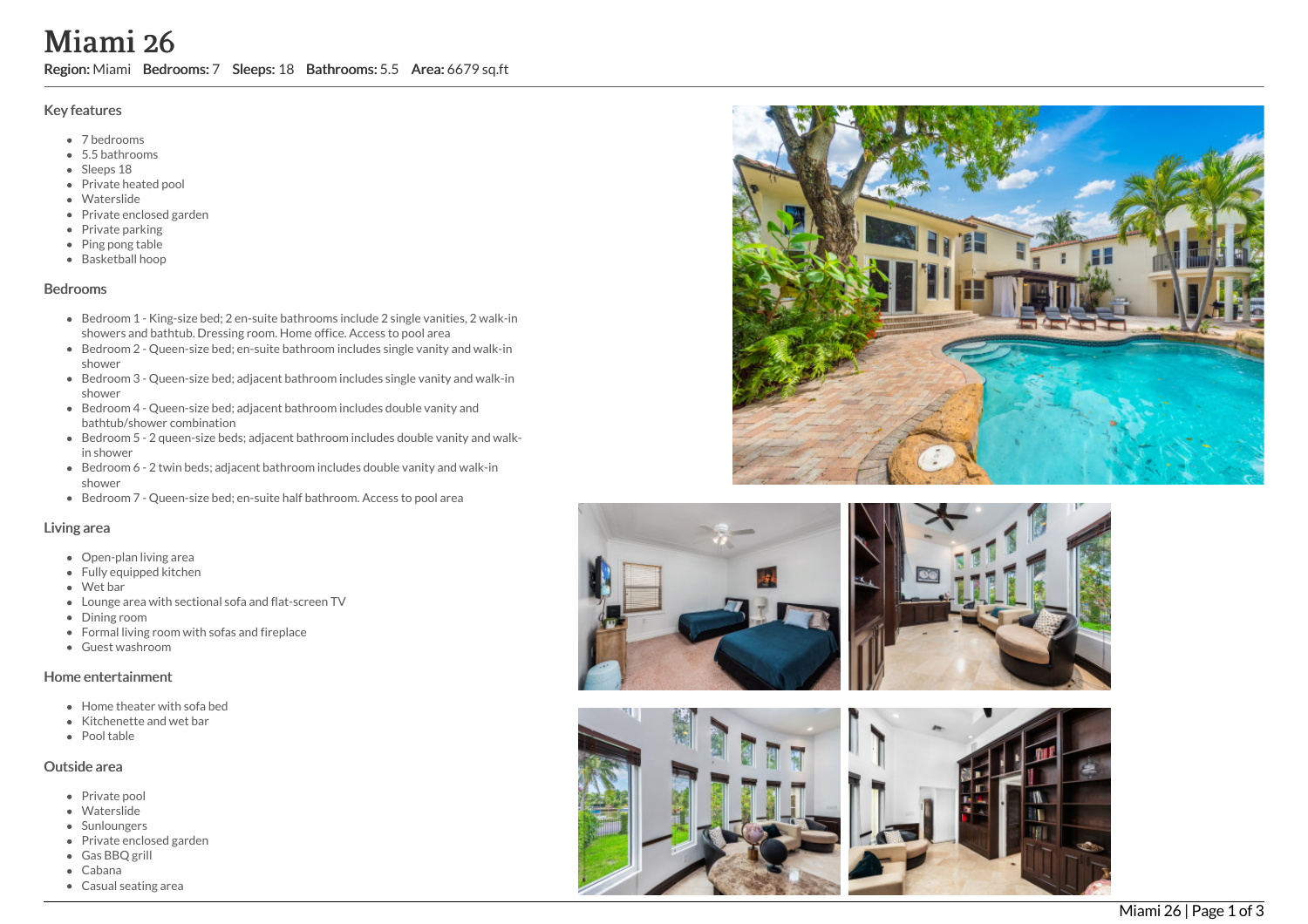- Ping pong table
- Basketball hoop

## General

- Complimentary WiFi
- Bedding and towels included
- Private parking
- Gated property

## Laundry room

- Washing machine
- Dryer